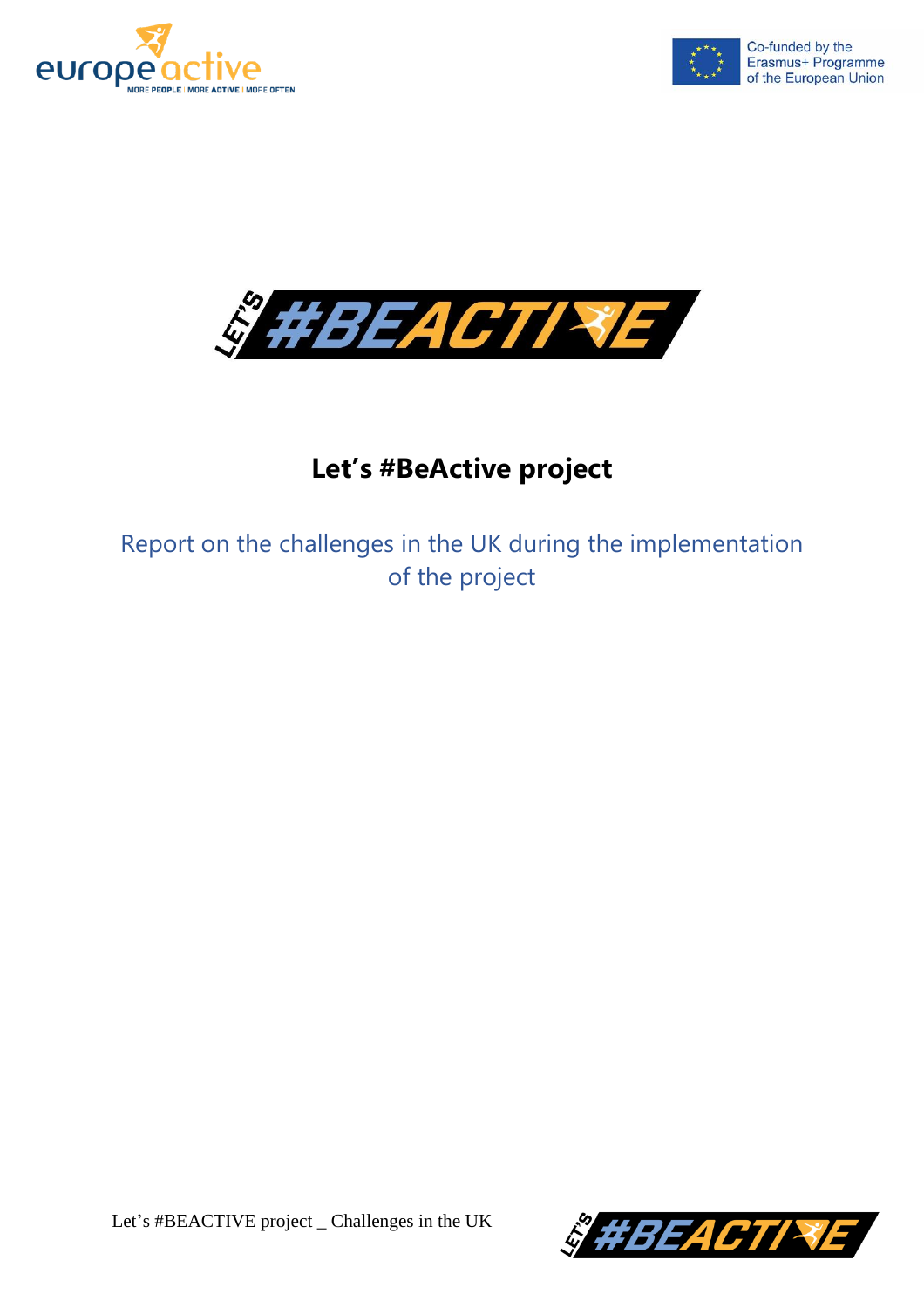



## **Challenges in the UK**

ukactive took the responsibility to engage the fitness and leisure sector in the UK to activate the Let's #BeActive project. It became apparent very early into discussions that there were going to be some major challenges with selling the concept into the UK market.

The fitness and leisure sector in the UK is relatively mature in comparison to other nations across Europe. Pre-Covid-19 there were more than 7,000 sites across the UK with more than 15% of the nation a member of a gym or leisure facility. Prior to the impacts of the global pandemic, the market was growing with a 3% increase in the number of facilities, 5% increase in the number of members and more than 4% in market value of the sector in the year to the end of March 2019.

Whilst the principles of the Let's #BeActive project were well defined and very clear as to the benefits to society, they were for the most part already in practice through pre-existing programmes in the UK.

The UK has a mature exercise on referral landscape. This is where exercise is referred as part of the treatment to someone with a long-term health condition by their primary care practitioner (e.g. General Practitioner). The provider works with the local public health service offering the exercise on referral programme, in this case a gym or leisure operator, will receive a fee to cover the costs of operating the programme, including any specialist care that needs to be provided by exercise professionals.

There are thousands of these schemes operating across the UK and it provides the gym or leisure operator an opportunity to connect into a vital local public service, support those most vulnerable within their community and receive payment for their work.

The involvement within local exercise on referral programmes was the main barrier behind any UK operator wanting to get involved with the Let's #BeActive project. There was too much overlap with the principles and design of the programme, which was not uniquely tailored to each operator. The Let's #BeActive project also did not enable the operator from being able to develop its own identity and look and feel for its campaign, which again is a major barrier if it does not come with a huge amount of central investment (see This Girl Can example later).

Some examples of exercise referral programmes in the UK can be seen below: [https://www.placesleisure.org/centres/the-triangle/centre-activities/gym/health-and](https://www.placesleisure.org/centres/the-triangle/centre-activities/gym/health-and-wellbeing/)[wellbeing/](https://www.placesleisure.org/centres/the-triangle/centre-activities/gym/health-and-wellbeing/) [https://activenation.org.uk/active-communities/southampton/health-and-wellbeing/exercise](https://activenation.org.uk/active-communities/southampton/health-and-wellbeing/exercise-on-referral/)[on-referral/](https://activenation.org.uk/active-communities/southampton/health-and-wellbeing/exercise-on-referral/) <https://www.better.org.uk/what-we-offer/activities/healthwise>

<https://www.everyoneactive.com/content-hub/home-workouts/gp-exercise-referral/>

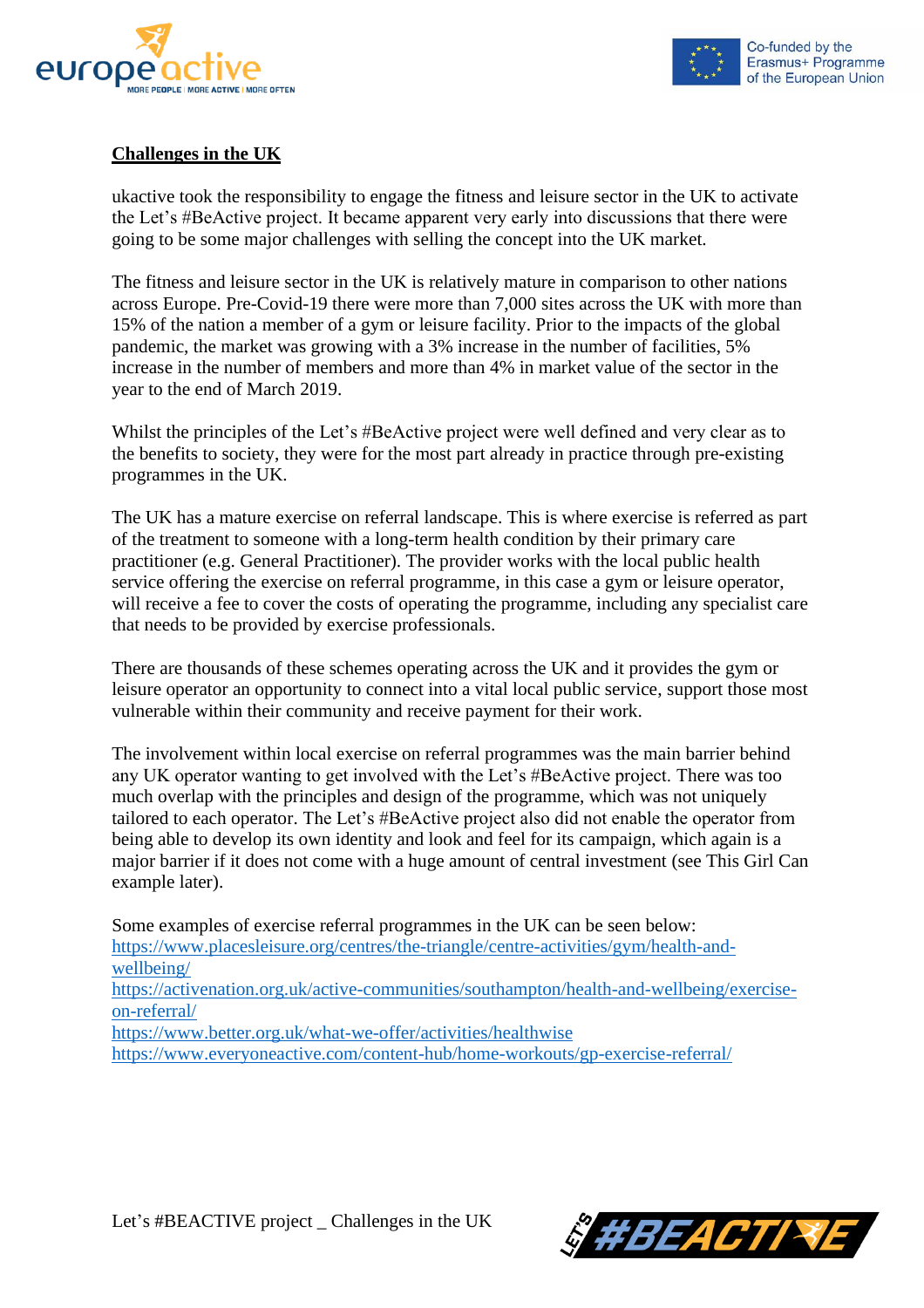



## **#BeActive Hour**

In order to continue to deliver some of the key aspects of the Let's #BeActive project within the UK, we wanted to offer opportunities for people to be able to get active at no cost. The implications of Covid-19 brought an opportunity to try and connect with audiences virtually and EuropeActive and ukactive worked together to design and deliver the #BeActive Hour, an hour of free online workouts which are delivered by skilled and accredited activity professionals, but offer an inclusive opportunity for anyone to get involved, regardless of physical ability or fitness levels.

On Saturday 30<sup>th</sup> May 2020 at 4pm BST / 5pm CET, the inaugural #BeActive Hour took place. Simultaneous workouts were delivered by a number of partners. In the UK, this was led by leading survivalist and media personality, Bear Grylls and Be Military Fit. However, it also brought together a number of instructors from across Europe to lead parts of the workout, using their own unique style and personality. The following instructors delivered the #BeActive Hour in the UK.

| <b>Name</b>           | Country        |
|-----------------------|----------------|
| Anna Bogdanova        | Denmark        |
| George Xiros          | Greece         |
| <b>Rob Francis</b>    | UK             |
| <b>Tommy Matthews</b> | UK             |
| Bear Grylls           | UK             |
| Petra Weigeltova      | Czech Republic |
| Marko Gersak          | Slovenia       |
| Mia Bjorkroos         | Sweden         |



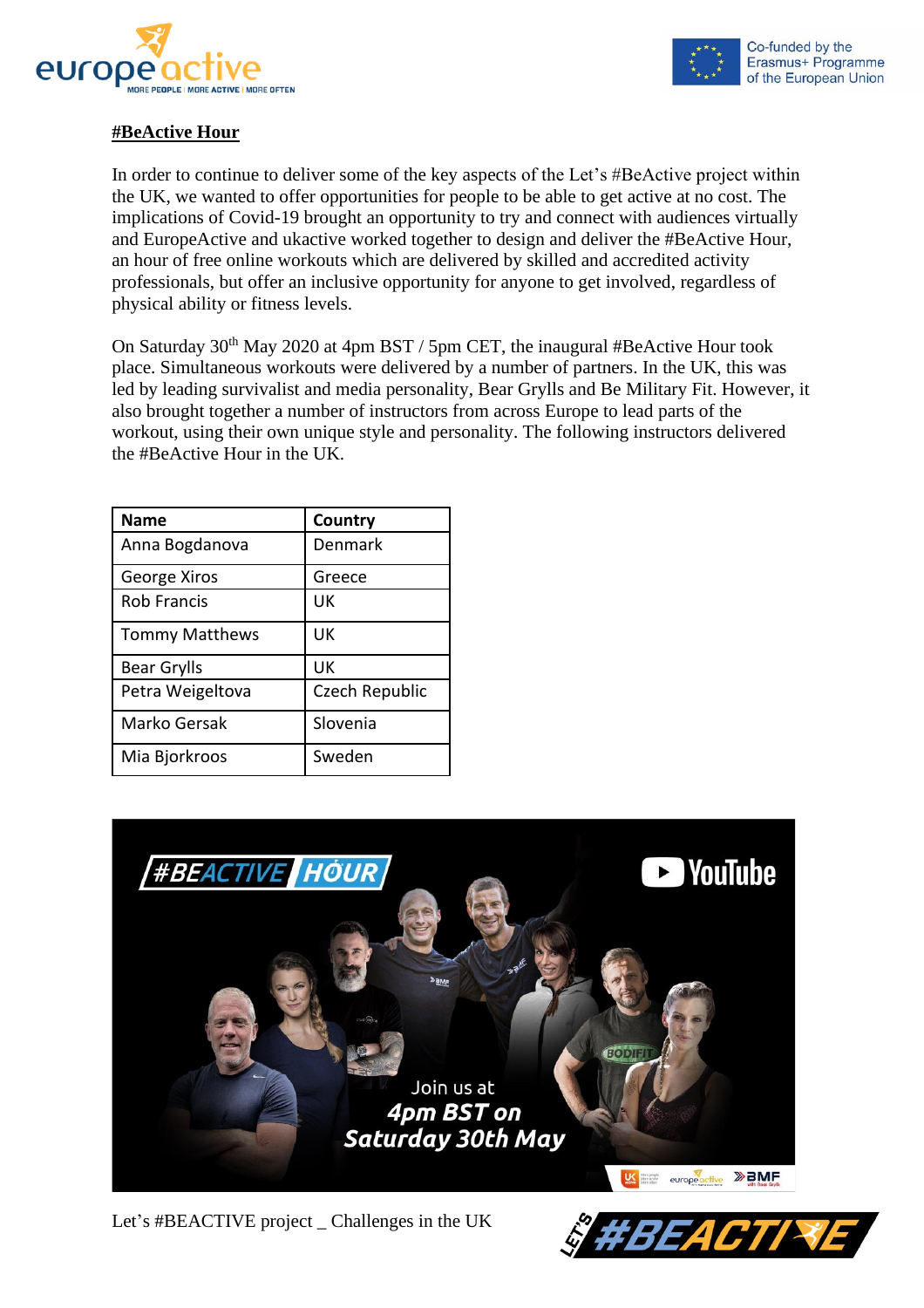



The workout has received more than 1.6k views on YouTube.

The social reach of this one workout was greater than 100k, with more than 90k generated through a pre-workout video by Bear Grylls shared on his Instagram platform.

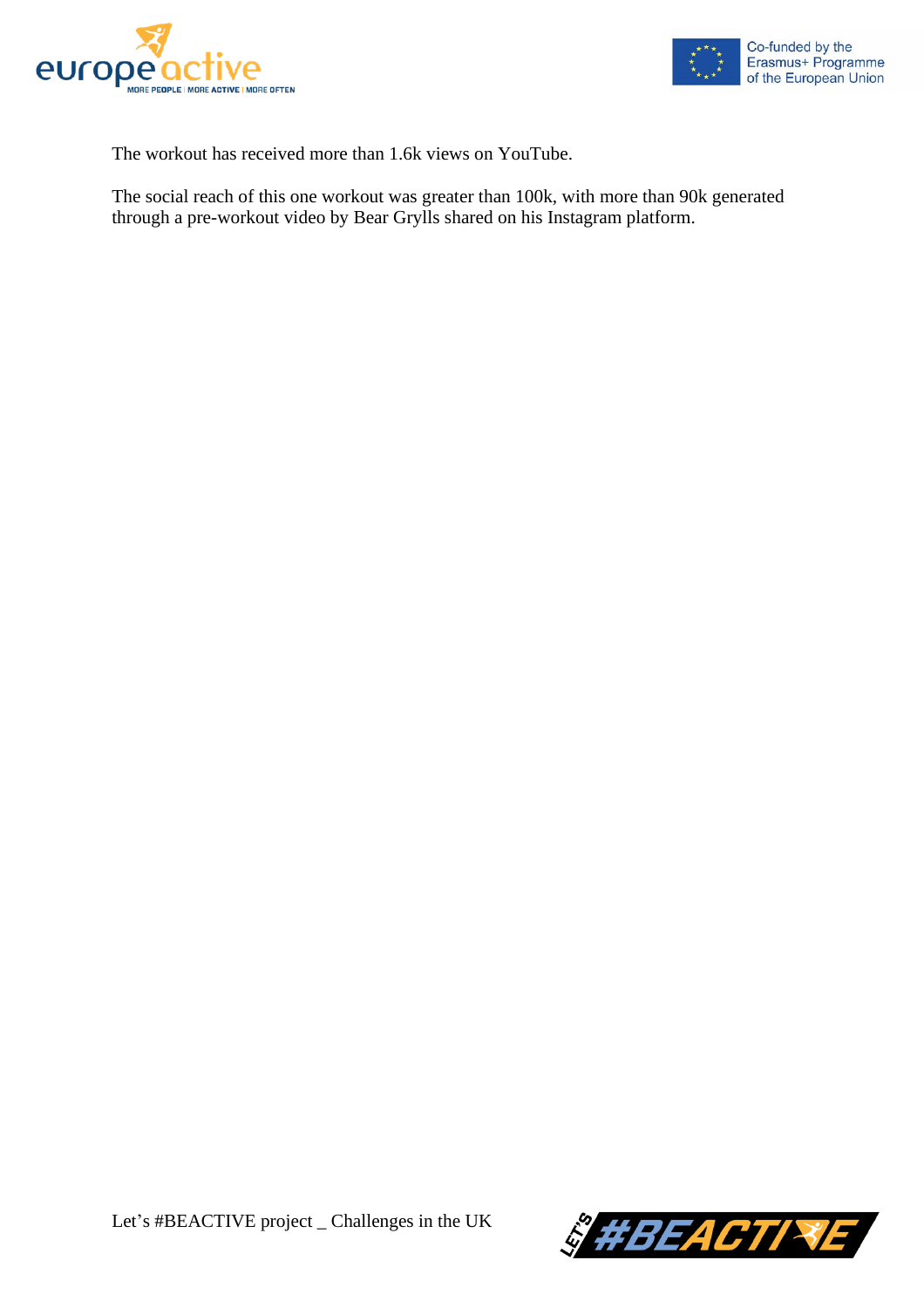





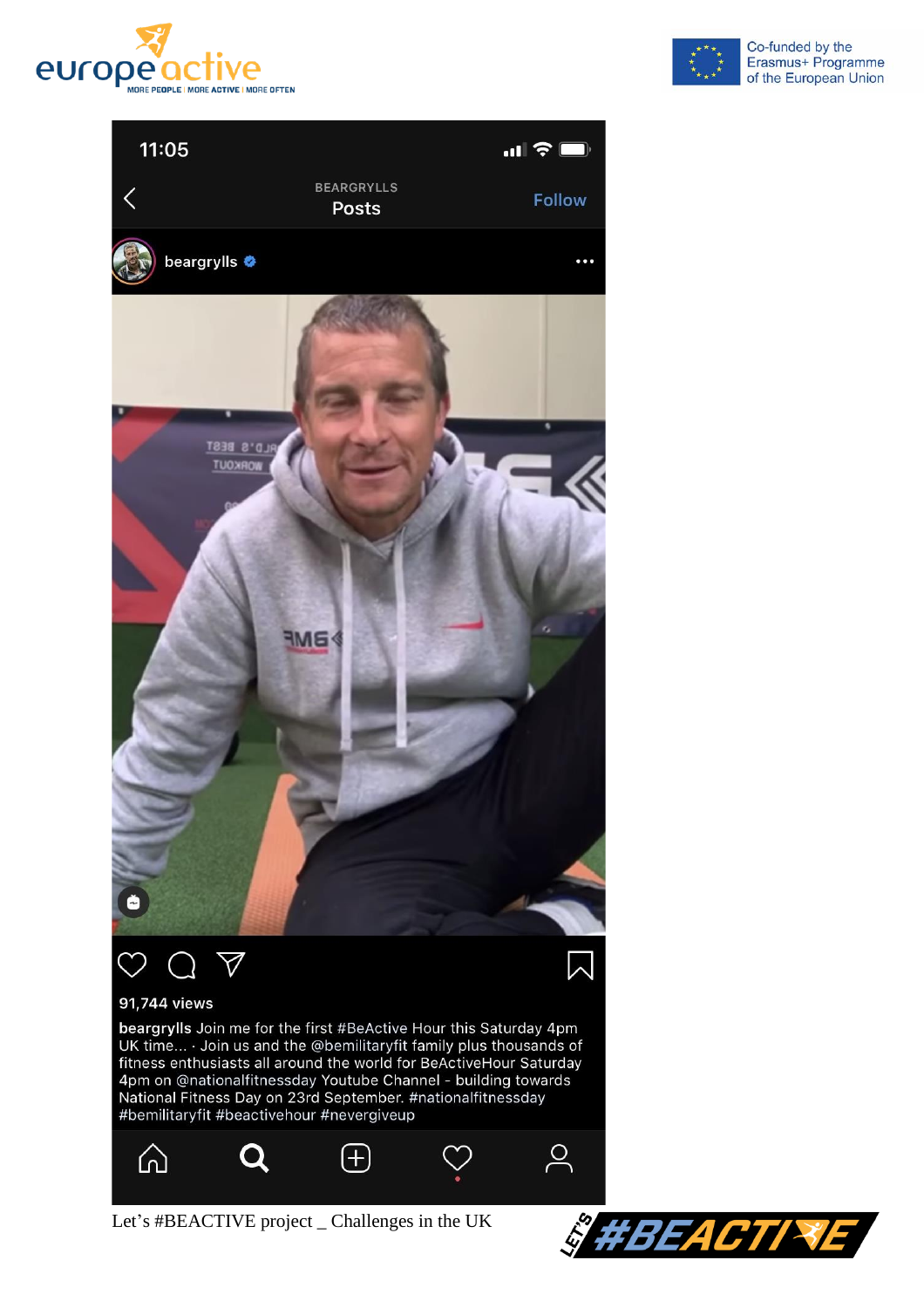



## **This Girl Can**

This Girl Can is an initiative delivered by Sport England. This Girl Can celebrates active women who are doing their thing no matter how they do it, how they look or even how sweaty they get.

Launched in 2015, it has successfully persuaded nearly three million women to get more active.

Sport England research shows that many women are put off taking part in physical activity due to a fear of judgement – this might be about the way the look when they exercise, that they're not good enough to join in or they should be spending more time on their families, studies or other priorities.

This Girl Can seeks to tell the real stories of women who get active or play sport in the way that's right for them using images that show what activity really looks like in all its sweaty, red-faced, jiggly glory.



ukactive has a strategic partnership with Sport England to get the fitness and leisure sector in England to support the campaign and find ways to activate across their sites. ukactive felt like this could be the perfect strategic lens in which to deliver the Let's #BeActive project. All the challenges that faced the Let's #BeActive project, in terms of it not having a recognisable brand, not providing any benefits over existing exercise on referral programmes, would be able to mitigated through activation of This Girl Can in gyms and leisure centres. This campaign has a very recognisable and identifiable brand, a huge amount has been invested to